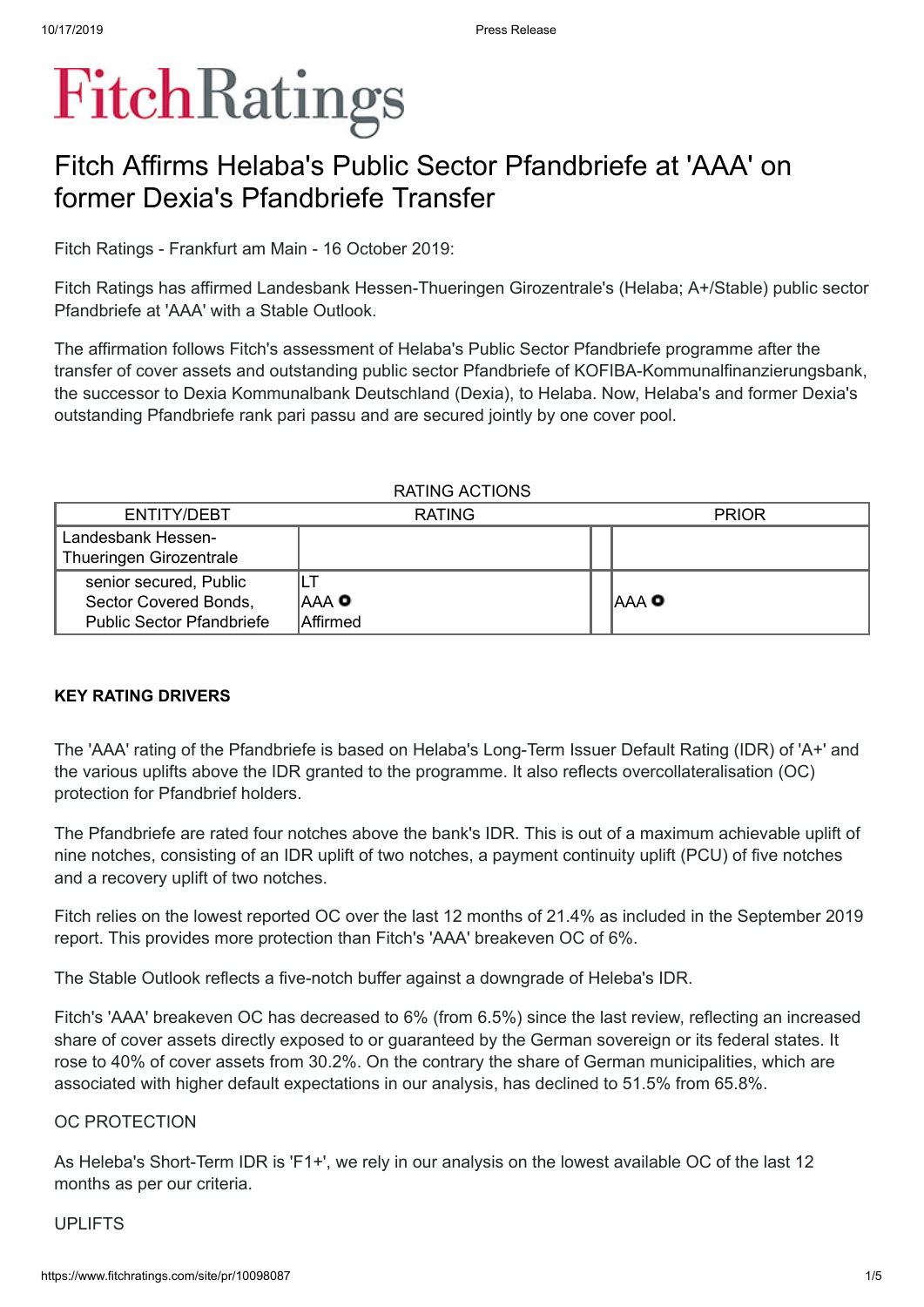#### 10/17/2019 Press Release

The IDR uplift of two notches granted to the programme is unchanged. This is because Heleba's Long-Term IDR is based on the bank's participation in a mutual support scheme; Pfandbriefe are exempt from bail-in in a resolution; Fitch does not expect resolution of Heleba to result in the direct enforcement of recourse to the cover pool; and the risk of under-collateralisation at the point of resolution is assessed as low.

The five-notch PCU reflects principal liquidity protection provided by the mandatory inclusion of liquid assets in the cover pool matching the maximum negative accumulated balance of cash flows for the next 180 days under the Pfandbrief law.

The recovery uplift for the programme is two notches as the rating floor is in the investment-grade range and we did not identify specific limitations to recovery expectations.

#### **RATING SENSITIVITIES**

The 'AAA' rating would be vulnerable to downgrade if Helaba's IDR is downgraded to 'BB+' or below or if the relied-upon OC provides less protection than Fitch's 'AAA' breakeven OC.

If the OC that Fitch considers in its analysis drops to the legal minimum requirement of 2% on a net present value basis, the programme could only achieve a single-notch recovery uplift. As a result, the Pfandbrief rating would likely be downgraded to 'AA+', one notch above Helaba's IDR as adjusted by the IDR uplift.

Due to the dynamic nature of the covered bond programme, the Fitch breakeven OC to maintain the covered bond rating cannot be assumed to remain stable over time.

#### **PUBLIC RATINGS WITH CREDIT LINKAGE TO OTHER RATINGS**

The covered bond rating is driven by the credit risk of the issuing financial institution as measured by its Long-Term IDR.

Helaba's public sector Pfandbrief rating remains credit-linked to Germany (AAA/Stable/F1+) reflecting the 91.4% exposure to German debtors.

Additional information is available on www.fitchratings.com

#### **Applicable Criteria**

Bank Rating [Criteria](https://www.fitchratings.com/site/re/10044408) (pub. 12 Oct 2018)

[Structured](https://www.fitchratings.com/site/re/10047041) Finance and Covered Bonds Country Risk Rating Criteria (pub. 23 Oct 2018)

Fitch Ratings Interest Rate Stress [Assumptions](https://www.fitchratings.com/site/re/10065249) for Structured Finance and Covered Bonds (pub. 08 Mar 2019)

Structured Finance and Covered Bonds [Counterparty](https://www.fitchratings.com/site/re/10068780) Rating Criteria (pub. 18 Apr 2019)

Structured Finance and Covered Bonds [Counterparty](https://www.fitchratings.com/site/re/10069072) Rating Criteria: Derivative Addendum (pub. 18 Apr 2019)

[Structured](https://www.fitchratings.com/site/re/10080349) Finance and Covered Bonds Interest Rate Stresses Rating Criteria (pub. 27 Jun 2019)

CLOs and [Corporate](https://www.fitchratings.com/site/re/10081107) CDOs Rating Criteria (pub. 03 Jul 2019) [Covered](https://www.fitchratings.com/site/re/10081331) Bonds Rating Criteria (pub. 24 Jul 2019)

Fitch's Foreign-Currency Stress Assumptions for Residual [Foreign-Exchange](https://www.fitchratings.com/site/re/10081774) Exposures in Covered Bonds and Structured Finance (Excel) (pub. 24 Jul 2019)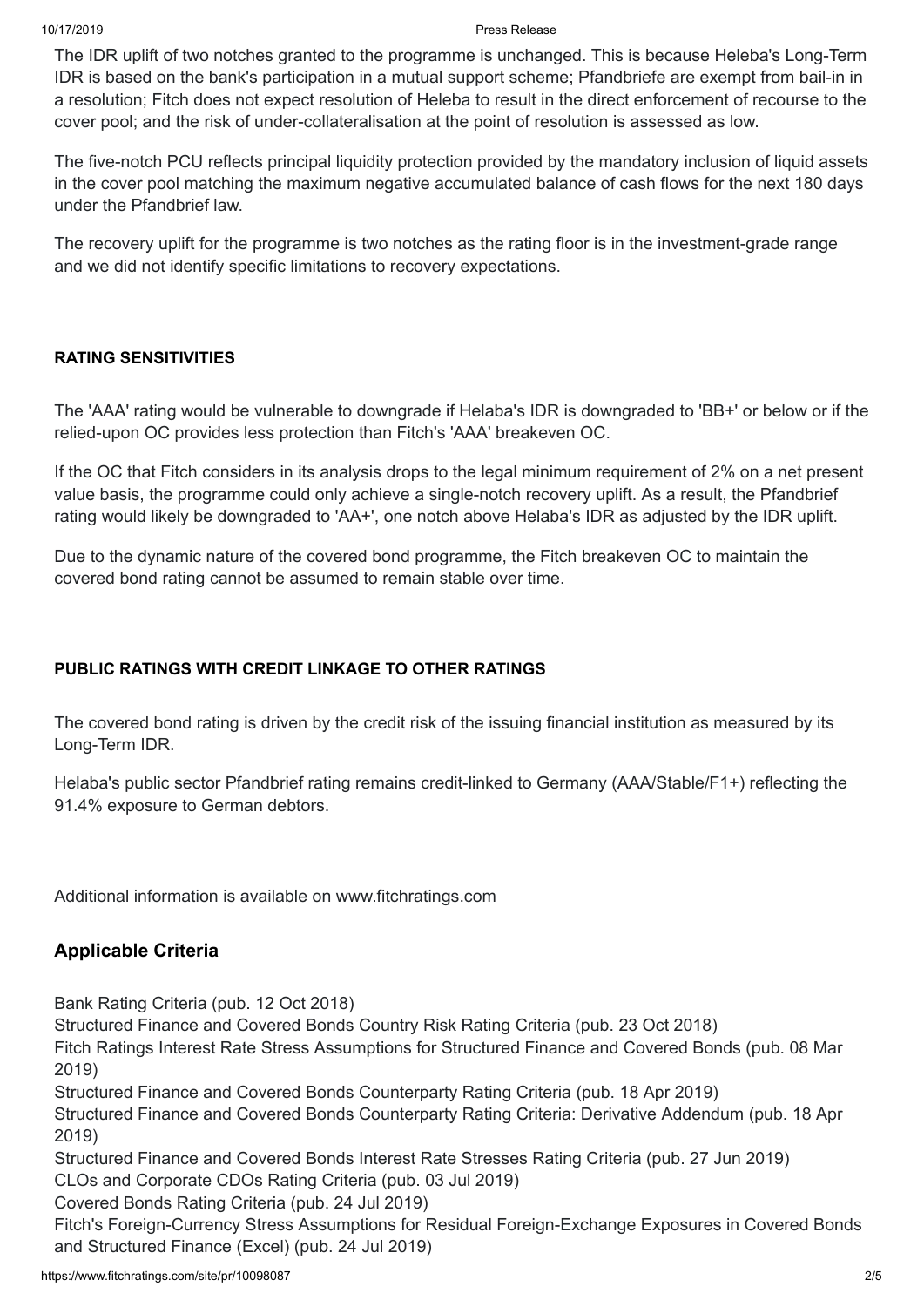[Covered](https://www.fitchratings.com/site/re/10092030) Bonds and CDOs Public Entities' Asset Analysis Rating Criteria (pub. 14 Oct 2019)

#### **Additional Disclosures**

[Dodd-Frank](https://www.fitchratings.com/site/dodd-frank-disclosure/10098087) Rating Information Disclosure Form Solicitation Status [Endorsement](https://www.fitchratings.com/site/regulatory) Policy

#### **DISCLAIMER**

ALL FITCH CREDIT RATINGS ARE SUBJECT TO CERTAIN LIMITATIONS AND DISCLAIMERS. PLEASE READ THESE LIMITATIONS AND DISCLAIMERS BY FOLLOWING THIS LINK: [HTTPS://WWW.FITCHRATINGS.COM/UNDERSTANDINGCREDITRATINGS](https://www.fitchratings.com/UNDERSTANDINGCREDITRATINGS). IN ADDITION, RATING DEFINITIONS AND THE TERMS OF USE OF SUCH RATINGS ARE AVAILABLE ON THE AGENCY'S PUBLIC WEB SITE AT [WWW.FITCHRATINGS.COM](https://www.fitchratings.com/site/home). PUBLISHED RATINGS, CRITERIA, AND METHODOLOGIES ARE AVAILABLE FROM THIS SITE AT ALL TIMES. FITCH'S CODE OF CONDUCT, CONFIDENTIALITY, CONFLICTS OF INTEREST, AFFILIATE FIREWALL, COMPLIANCE, AND OTHER RELEVANT POLICIES AND PROCEDURES ARE ALSO AVAILABLE FROM THE CODE OF CONDUCT SECTION OF THIS SITE. DIRECTORS AND SHAREHOLDERS RELEVANT INTERESTS ARE AVAILABLE AT [HTTPS://WWW.FITCHRATINGS.COM/SITE/REGULATORY](https://www.fitchratings.com/site/regulatory). FITCH MAY HAVE PROVIDED ANOTHER PERMISSIBLE SERVICE TO THE RATED ENTITY OR ITS RELATED THIRD PARTIES. DETAILS OF THIS SERVICE FOR RATINGS FOR WHICH THE LEAD ANALYST IS BASED IN AN EU-REGISTERED ENTITY CAN BE FOUND ON THE ENTITY SUMMARY PAGE FOR THIS ISSUER ON THE FITCH WEBSITE.

#### **COPYRIGHT**

Copyright © 2019 by Fitch Ratings, Inc., Fitch Ratings Ltd. and its subsidiaries. 33 Whitehall Street, NY, NY 10004. Telephone: 1-800-753-4824, (212) 908-0500. Fax: (212) 480-4435. Reproduction or retransmission in whole or in part is prohibited except by permission. All rights reserved. In issuing and maintaining its ratings and in making other reports (including forecast information), Fitch relies on factual information it receives from issuers and underwriters and from other sources Fitch believes to be credible. Fitch conducts a reasonable investigation of the factual information relied upon by it in accordance with its ratings methodology, and obtains reasonable verification of that information from independent sources, to the extent such sources are available for a given security or in a given jurisdiction. The manner of Fitch's factual investigation and the scope of the third-party verification it obtains will vary depending on the nature of the rated security and its issuer, the requirements and practices in the jurisdiction in which the rated security is offered and sold and/or the issuer is located, the availability and nature of relevant public information, access to the management of the issuer and its advisers, the availability of pre-existing third-party verifications such as audit reports, agreed-upon procedures letters, appraisals, actuarial reports, engineering reports, legal opinions and other reports provided by third parties, the availability of independent and competent third- party verification sources with respect to the particular security or in the particular jurisdiction of the issuer, and a variety of other factors. Users of Fitch's ratings and reports should understand that neither an enhanced factual investigation nor any third-party verification can ensure that all of the information Fitch relies on in connection with a rating or a report will be accurate and complete. Ultimately, the issuer and its advisers are responsible for the accuracy of the information they provide to Fitch and to the market in offering documents and other reports. In issuing its ratings and its reports, Fitch must rely on the work of experts, including independent auditors with respect to financial statements and attorneys with respect to legal and tax matters. Further, ratings and forecasts of financial and other information are inherently forward-looking and embody assumptions and predictions about future events that by their nature cannot be verified as facts. As a result, despite any verification of current facts, ratings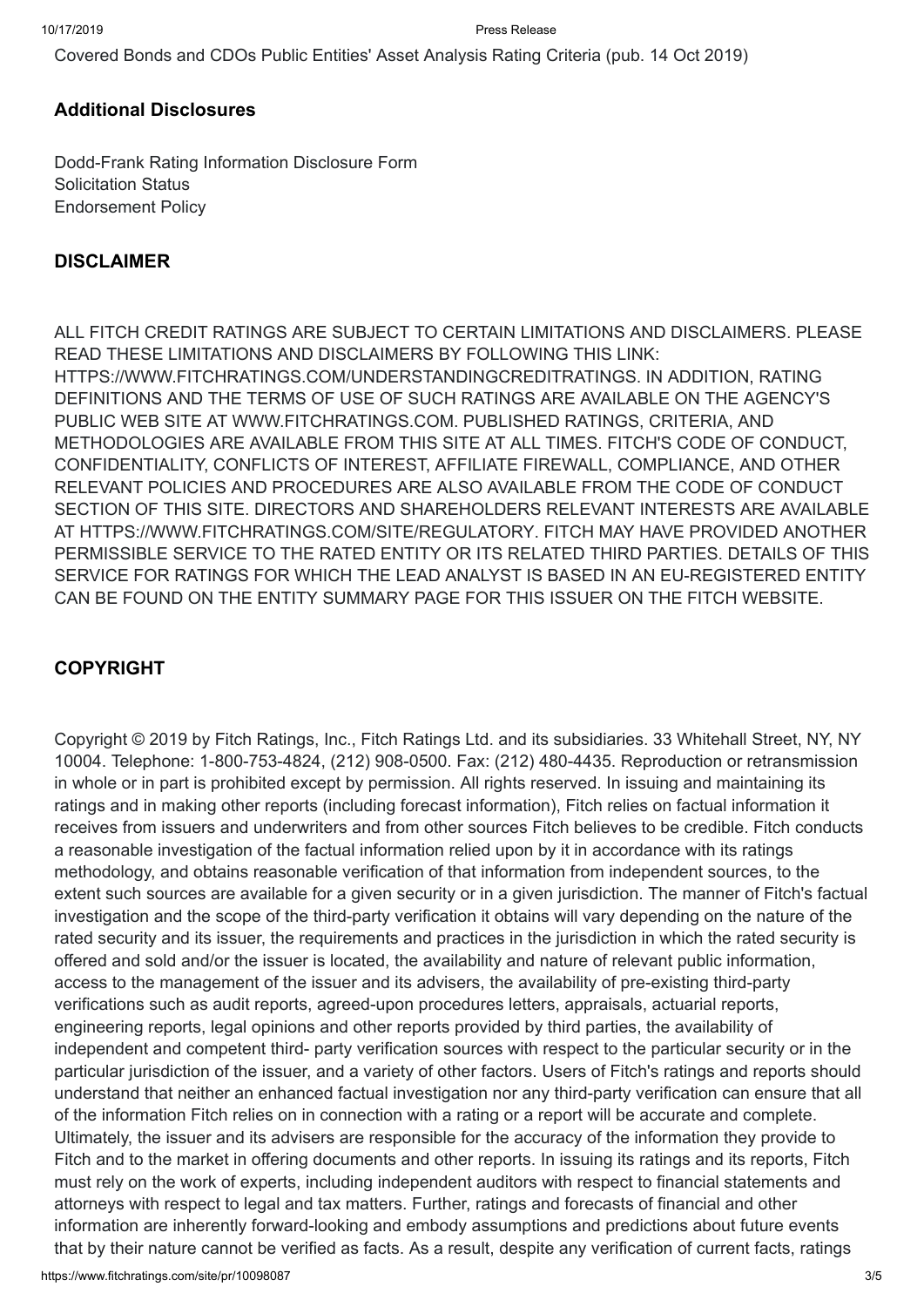#### 10/17/2019 Press Release

and forecasts can be affected by future events or conditions that were not anticipated at the time a rating or forecast was issued or affirmed.

The information in this report is provided "as is" without any representation or warranty of any kind, and Fitch does not represent or warrant that the report or any of its contents will meet any of the requirements of a recipient of the report. A Fitch rating is an opinion as to the creditworthiness of a security. This opinion and reports made by Fitch are based on established criteria and methodologies that Fitch is continuously evaluating and updating. Therefore, ratings and reports are the collective work product of Fitch and no individual, or group of individuals, is solely responsible for a rating or a report. The rating does not address the risk of loss due to risks other than credit risk, unless such risk is specifically mentioned. Fitch is not engaged in the offer or sale of any security. All Fitch reports have shared authorship. Individuals identified in a Fitch report were involved in, but are not solely responsible for, the opinions stated therein. The individuals are named for contact purposes only. A report providing a Fitch rating is neither a prospectus nor a substitute for the information assembled, verified and presented to investors by the issuer and its agents in connection with the sale of the securities. Ratings may be changed or withdrawn at any time for any reason in the sole discretion of Fitch. Fitch does not provide investment advice of any sort. Ratings are not a recommendation to buy, sell, or hold any security. Ratings do not comment on the adequacy of market price, the suitability of any security for a particular investor, or the tax-exempt nature or taxability of payments made in respect to any security. Fitch receives fees from issuers, insurers, guarantors, other obligors, and underwriters for rating securities. Such fees generally vary from US\$1,000 to US\$750,000 (or the applicable currency equivalent) per issue. In certain cases, Fitch will rate all or a number of issues issued by a particular issuer, or insured or guaranteed by a particular insurer or guarantor, for a single annual fee. Such fees are expected to vary from US\$10,000 to US\$1,500,000 (or the applicable currency equivalent). The assignment, publication, or dissemination of a rating by Fitch shall not constitute a consent by Fitch to use its name as an expert in connection with any registration statement filed under the United States securities laws, the Financial Services and Markets Act of 2000 of the United Kingdom, or the securities laws of any particular jurisdiction. Due to the relative efficiency of electronic publishing and distribution, Fitch research may be available to electronic subscribers up to three days earlier than to print subscribers.

For Australia, New Zealand, Taiwan and South Korea only: Fitch Australia Pty Ltd holds an Australian financial services license (AFS license no. 337123) which authorizes it to provide credit ratings to wholesale clients only. Credit ratings information published by Fitch is not intended to be used by persons who are retail clients within the meaning of the Corporations Act 2001

Fitch Ratings, Inc. is registered with the U.S. Securities and Exchange Commission as a Nationally Recognized Statistical Rating Organization (the "NRSRO"). While certain of the NRSRO's credit rating subsidiaries are listed on Item 3 of Form NRSRO and as such are authorized to issue credit ratings on behalf of the NRSRO (see <https://www.fitchratings.com/site/regulatory>), other credit rating subsidiaries are not listed on Form NRSRO (the "non-NRSROs") and therefore credit ratings issued by those subsidiaries are not issued on behalf of the NRSRO. However, non-NRSRO personnel may participate in determining credit ratings issued by or on behalf of the NRSRO.

#### **SOLICITATION STATUS**

The ratings above were solicited and assigned or maintained at the request of the rated entity/issuer or a related third party. Any exceptions follow below.

#### Endorsement Policy

Fitch's approach to ratings endorsement so that ratings produced outside the EU may be used by regulated entities within the EU for regulatory purposes, pursuant to the terms of the EU Regulation with respect to credit rating agencies, can be found on the EU Regulatory [Disclosures](https://www.fitchratings.com/regulatory) page. The endorsement status of all International ratings is provided within the entity summary page for each rated entity and in the transaction detail pages for all structured finance transactions on the Fitch website. These disclosures are updated on a daily basis.